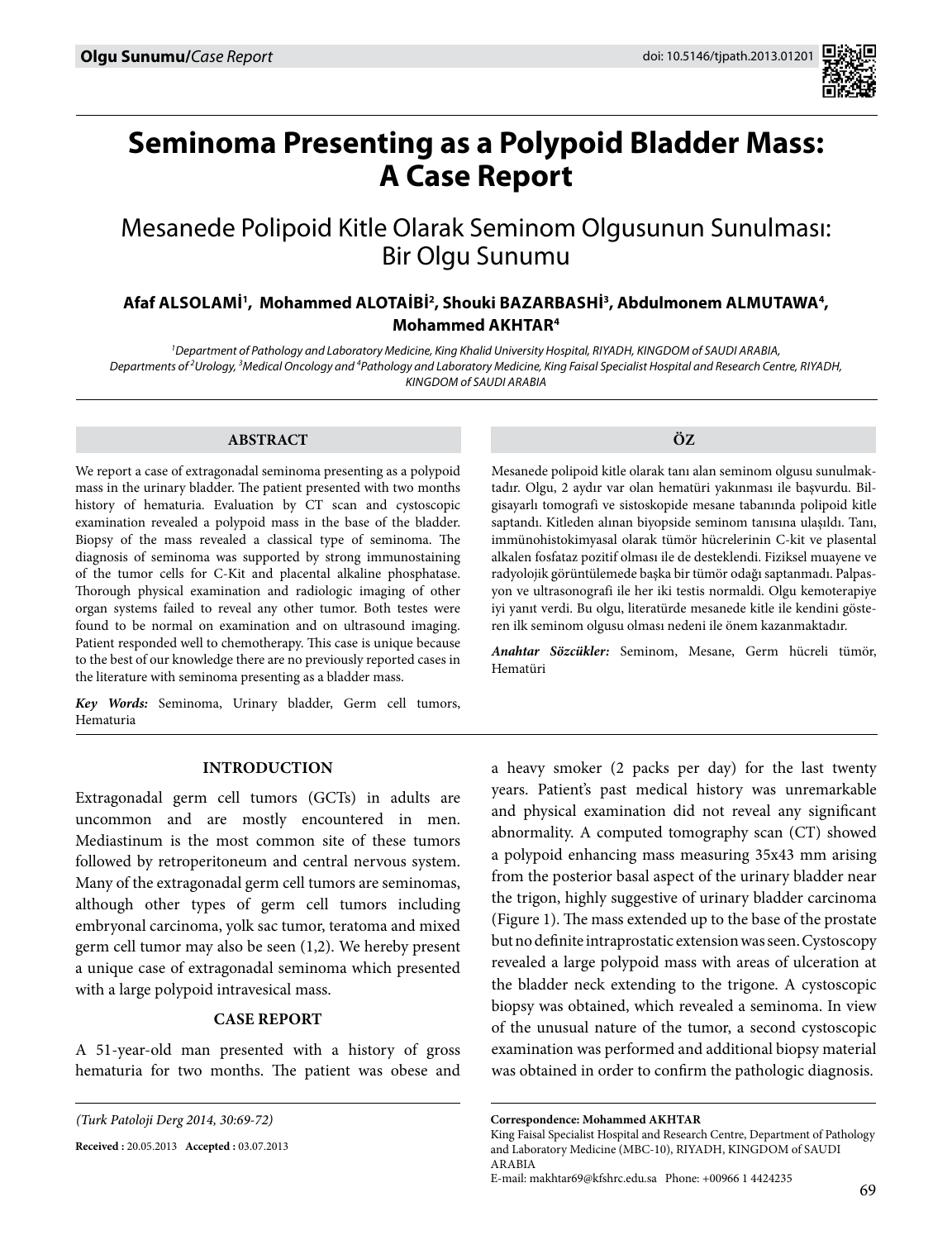Both biopsies represented bladder mucosa, in which lamina propria was extensively replaced by a cellular malignant neoplasm. The overlying urothelium was focally ulcerated but otherwise uninvolved. The tumor in the lamina propria was composed of uniform round to polygonal cells with moderate to abundant partly clear cytoplasm and large nuclei with prominent nucleoli. Interspersed with the tumor cells were variable numbers of lymphocytes (Figure 2, 3). The tumor cells were strongly immunoreactive for placental alkaline phosphatase and C-Kit (CD117) with a strong membrane staining pattern (Figure 4). There was patchy dot-like pattern of staining for CK8/18 within some of the tumor cells. The tumor cells were non-reactive for prostate specific antigen (PSA), prostatic specific acid phosphatase, CK7, CK20, CD45, CK (AE1/AE3), HMB45, S100, CD34, high molecular weight cytokeratin, epithelial membrane antigen, p63, and CD34. The tumor was



Figure 1: CT scan of the pelvic cavity showing a polypoid mass within the urinary bladder (arrow).

diagnosed as classical seminoma. No other germ cell tumor elements were noted.

Following the diagnosis of seminoma involving the urinary bladder, the patient was further evaluated for the presence of a primary tumor and for detection of tumor in other locations. A careful examination of both testes including ultrasound evaluation, failed to reveal any abnormal masses or calcifications. Examination by CT scan failed to reveal any masses in mediastinal or retroperitoneal spaces, abdomen and pelvis. Tumor markers including serum alpha-fetoprotein (4.9 µg/L), human chorionic gonadotropin (2.0 IU/L) and lactate dehydrogenase (165



**Figure 2:** Bladder biopsy featuring a cellular neoplasm within the lamina propria. The tumor cells are intermixed with lymphocytes. The overlying urothelium is unremarkable (H&E x20).



**Figure 3:** Higher magnification photomicrograph of the tumor depicting tumor cells with abundant partly clear cytoplasm, large nuclei and prominent nucleoli. Scattered lymphocytes are present in the background (H&E x40).



**Figure 4:** The tumor cells featuring strong immunohistochemical staining for C-kit (CD117) with a prominent membrane pattern (C-kit x40).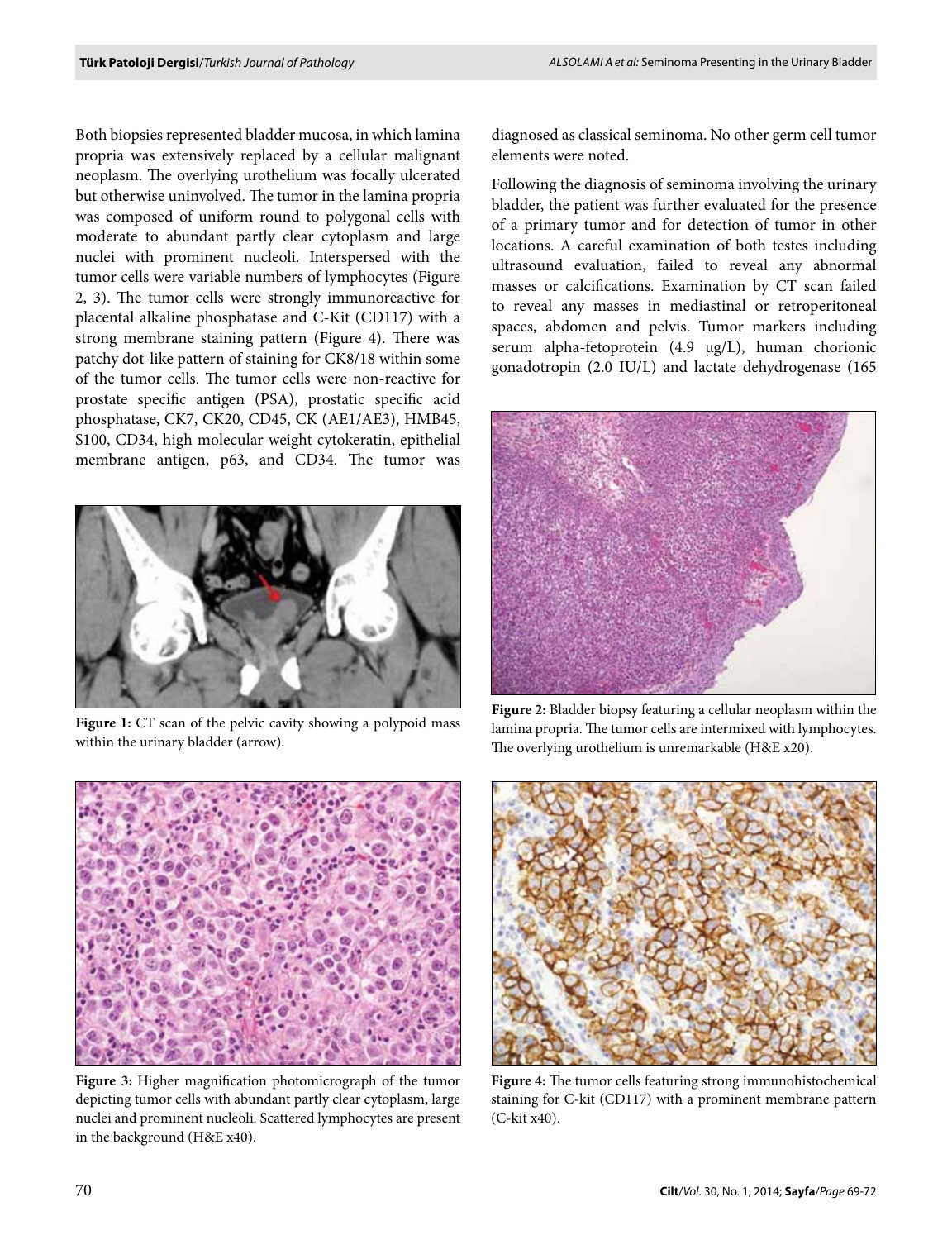U/L) were all in normal limits. Prostate specific antigen was 1.0µg/L. The patient was treated by four cycles of chemotherapy consisting of bleomycin, etoposide and cisplatin. There was a significant response with the mass shrinking to <50% of the original size. The patient however refused further chemotherapy. A CT scan two years later revealed the bladder mass to be unchanged. There was no evidence of any metastatic focus within the abdomen, lungs or mediastinum.

#### **Discussion**

Extragonadal germ cell tumors are uncommon, representing 1-5% of germ cell tumors. Their morphology varies widely and includes mature teratoma, immature teratoma, seminoma, yolk sac tumor, embryonal carcinoma and mixed germ cell tumor. Approximately 30-40% of these tumors are seminomas. Extragonadal germ cell tumors can be found anywhere on the midline, particularly the retroperitoneum, the anterior mediastinum, the sacrococcyx, and the pineal gland. The orbit, suprasellar area, palate, thyroid, submandibular region, anterior abdominal wall, stomach, liver, vagina, and prostate are the other reported less common sites (1,2).

To the best of our knowledge, no cases of extragonadal germ cell tumors with presumed origin in urinary bladder have been reported. On the other hand five cases of seminoma with possible primary origin in the prostate have been documented (3-7). In all cases the tumor was a pure classical seminoma except for one case reported by Han et al (5). In that patient the tumor was a mixed germ cell tumor with predominant pattern of yolk sac tumor, while seminoma represented only a minor component. In two of the reported cases the major bulk of the tumor was in the prostate but there was extension into the bladder neck (3,7). None of the tumors presented as intravesical mass. A few cases of metastatic seminoma to the prostate or bladder have been reported (8-11). In the present case the main component of the tumor was present as a polypoid intravesical mass, however the base of the tumor was adjacent to the base of the prostate without clear evidence of prostatic involvement.

Controversy remains regarding the origin of extragonadal germ cell tumors. The classical theory suggests that extra gonadal germ cell tumors are derived from local transformation of primordial germ cells misplaced during gonadal embryogenesis. The more restricted anatomical distribution of the GCTs primarily in the midline locations can probably be explained by the fact that generally the germ cells cannot survive outside the specialized niches present in testis and ovary. The occurrence of GCTs in the thymus and the midline of the brain suggest the presence of niches at those sites, which presumably offer the same support to germ cell and their neoplastic counterparts as provided by the gonads. Thymic epithelium may behave as feeder of the seminoma cells in thymus as sex cord stromal cells in the gonads (12).

An alternative theory suggests that extragonadal tumors represent migration of malignant cells from occult in situ lesions in the gonad; hence, they may be gonadal in origin. There are several reports of patients with extragonadal germ cell tumor with synchronous and metachronous germ cell tumors within the gonad (13-15). These reports emphasize the point that extragonadal germ cell tumors should be accepted as primary tumor only after a thorough evaluation of the patient to rule out a gonadal primary neoplasm. Furthermore, a prolonged follow up may also be necessary to unmask a hidden primary gonadal tumor. This indeed was the case in several reported cases in which an extragonadal tumor was initially thought to be primary, only to discover several years later that there was a gonadal germ cell tumor, which was not clinically apparent earlier (13-15). In our case, although a search for a primary tumor within the gonads has yielded negative results, such a possibility cannot be completely excluded until the patient has been followed for several years without any evidence of gonadal neoplasm or the testes have been examined for an occult or regressed germ cell tumor. Germ cell tumors in the testis are known to undergo spontaneous regression leaving only a scar as evidence of preexisting tumor (14, 16).

In summary, a unique case of classical seminoma presenting as a large intravesical mass is presented.

#### **REFERENCES**

- 1. McKenney JK, Heerema-McKenney A, Rouse RV. Extragonadal germ cell tumors: A review with emphasis on pathologic features, clinical prognostic variables, and differential diagnostic considerations. Adv Anat Pathol. 2007;14:69-92.
- 2. Shinagare AB, Jagannathan JP, Ramaiya NH, Matthew N. Hall MN, Van den Abbeele AD. Adult extragonadal germ cell tumors. AJR. 2010;195:W274–280.
- 3. Khandekar JD, Holland JM, Rochester D, Christ ML. Extragonadal seminoma involving urinary bladder and arising in the prostate. Cancer. 1993;71: 3972–4.
- 4. Hayman R, Patel A, Fisher C, Hendry WF. Primary seminoma of the prostate. Br J Urol. 1995;76: 273–4.
- 5. Han G, Miura K, Takayama T, Tsutsui T. Primary prostatic endodermal sinus tumor (yolk sac tumor) combined with a small focal seminoma. Am J Surg Pathol. 2003;27: 554–9.